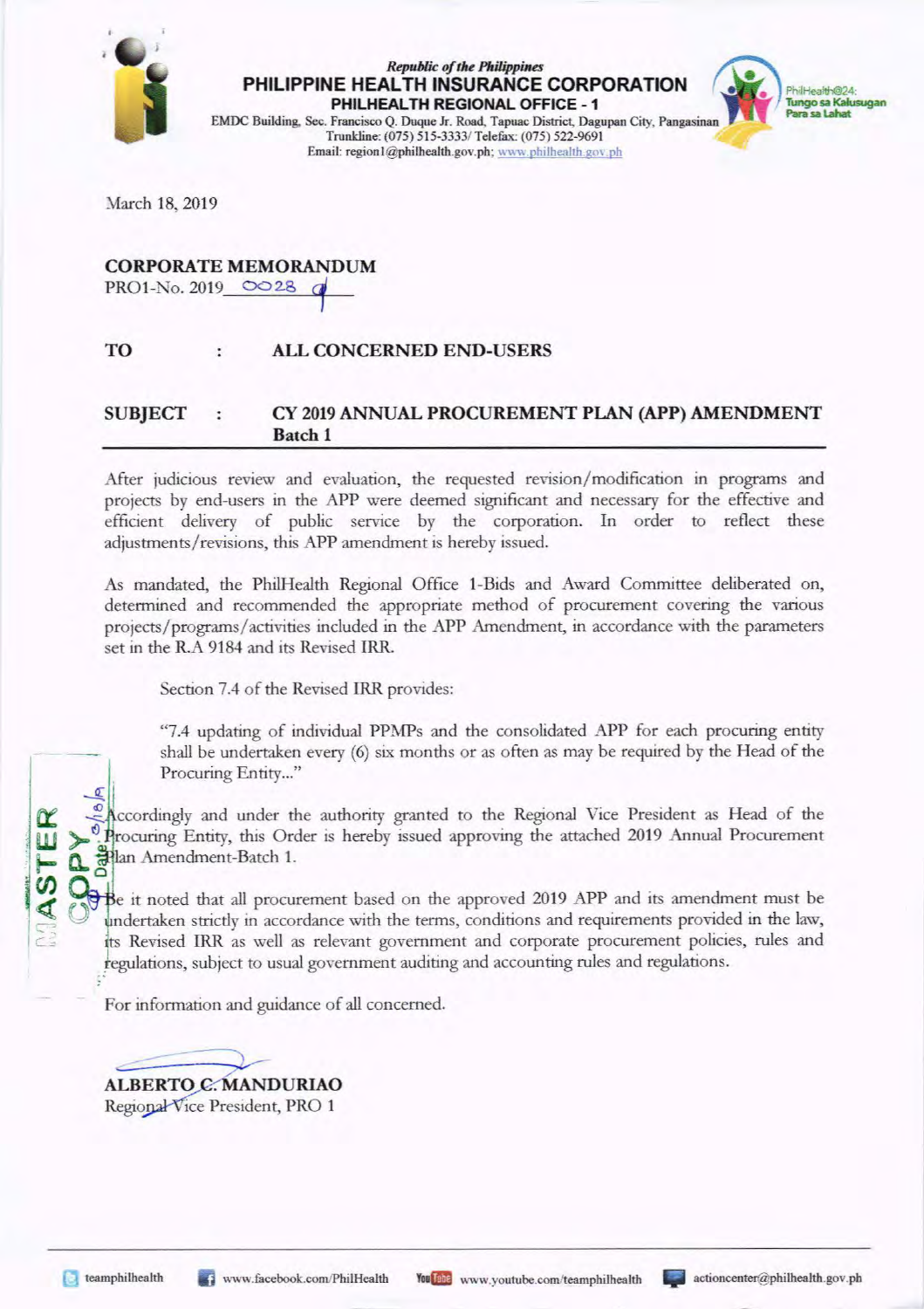Republic of the Philippines Philippine Health Insurance Corporation PhilHealth Regional Office 1, Dagupan City

# MASTER<br>COPY<br>Done: c/18/19

 $en =$ 

 $\lambda$ 

 $D2$ 

### Annual Procurement Plan Amendment for CY 2019

Batch 1

|            |                                                                                                                                                        |                            | Mode of Procurement                                      | <b>Schedule for Each Procurement Activity</b> |                     |                    |                                                                        |                                                    | <b>Estimated Budget (Php)</b> |            |    | <b>Remarks</b>                            |
|------------|--------------------------------------------------------------------------------------------------------------------------------------------------------|----------------------------|----------------------------------------------------------|-----------------------------------------------|---------------------|--------------------|------------------------------------------------------------------------|----------------------------------------------------|-------------------------------|------------|----|-------------------------------------------|
| Code (PAP) | <b>Procurement Program/Project</b>                                                                                                                     | PMO/End-user               |                                                          | Ads/Post<br>of IB/REI                         | Sub/Open<br>of Bids | Notice of<br>Award | Contract<br><b>Signing</b>                                             | <b>Source of Funds</b>                             | Total                         | MOOE       | co | (brief Description of<br>Program/Project) |
| 502020100  |                                                                                                                                                        |                            |                                                          |                                               |                     |                    |                                                                        |                                                    |                               |            |    |                                           |
| <b>1A</b>  | <b>TRAINING EXPENSE (LOCAL)</b>                                                                                                                        |                            |                                                          |                                               |                     |                    |                                                                        | <b>COB 2019</b>                                    |                               |            |    |                                           |
|            | 1) Conduct of Completed Staff Work (CSW) Training                                                                                                      |                            |                                                          |                                               |                     |                    |                                                                        |                                                    |                               |            |    |                                           |
|            | Training Venue and Food Expense (40 participants; 2<br>facilitators/2 secretariat) (44 pax @ 750.00 (2 days))                                          |                            | <b>Negotiated Procurement-Lease</b><br>of Venue          | <b>NA</b>                                     | February<br>2019    | February 2019      | February<br>BRO No. I-19-056-04; HRD Training<br>2019<br><b>Budget</b> |                                                    | 66,000.00                     | 66,000.00  |    |                                           |
|            | Training Fee (payable to the Training Provider)                                                                                                        |                            | <b>Negotiated Procurement-Small</b><br>Value Procurement | Feb 2019                                      |                     |                    |                                                                        | 120,000.00                                         | 120,000.00                    |            |    |                                           |
|            | Contingency                                                                                                                                            |                            |                                                          |                                               |                     |                    |                                                                        |                                                    | 20,000.00                     | 20,000.00  |    |                                           |
|            |                                                                                                                                                        | MSD-ASS-HRU                |                                                          |                                               |                     |                    |                                                                        | SubTota                                            | 206,000.00                    | 206,000.00 |    |                                           |
|            | 2) Conduct of Conflict Management Training                                                                                                             |                            |                                                          |                                               |                     |                    |                                                                        |                                                    |                               |            |    |                                           |
|            | Training Vnue and Food Expense (40 participants; 2<br>facilitators/2 secretariat) (46 pax @ 750.00 (2 days))                                           |                            | <b>Negotiated Procurement-Lease</b><br>of Venue          | <b>NA</b>                                     | February<br>2019    | February<br>2019   | February<br>2019                                                       | BRO No. I-19-056-04; HRD Training<br><b>Budget</b> | 69,000.00                     | 69,000.00  |    |                                           |
|            | Training Fee (payable to the Training Provider)                                                                                                        |                            | <b>Small Value Procurement</b>                           | Feb 2019                                      |                     |                    |                                                                        |                                                    | 120,000.00                    | 120,000.00 |    |                                           |
|            | Contingency                                                                                                                                            |                            |                                                          |                                               |                     |                    |                                                                        |                                                    | 20,000.00                     | 20,000.00  |    |                                           |
|            |                                                                                                                                                        |                            |                                                          |                                               |                     |                    |                                                                        | SubTotal                                           | 209,000.00                    | 209,000.00 |    |                                           |
|            |                                                                                                                                                        |                            |                                                          |                                               |                     |                    |                                                                        |                                                    |                               |            |    |                                           |
| 502990100  | <b>MARKETING AND PROMOTIONAL EXPENSE</b>                                                                                                               |                            |                                                          |                                               |                     |                    |                                                                        | COB 2019                                           |                               |            |    |                                           |
|            | 1) 24th PhilHealth Anniversary Celebration "PhilHealth<br>@24 Tungo Sa Kalusugan Para sa Lahat                                                         |                            |                                                          |                                               |                     |                    |                                                                        |                                                    |                               |            |    |                                           |
|            | (Meals for LHIO-Central Pang/PSO San<br>Carlos/PhilHealth Express (29 pax)                                                                             | LHIO-Central<br>Pangasinan | <b>Negotiated Procument - Small</b><br>Value Procurement | <b>NA</b>                                     | Feb 2019            | Feb 2019           | Feb 2019                                                               | BRO I-19-074-05                                    | 7,250.00                      | 7,250.00   |    |                                           |
|            | Foods for Clients (285 pax)                                                                                                                            |                            | Negotiated Procument - Small<br>Value Procurement        | <b>NA</b>                                     | Feb 2019            | Feb 2019           | Feb 2019                                                               |                                                    | 10,000.00                     | 10,000.00  |    |                                           |
|            | 2) Conduct of Thanksgiving Celebration/Mass for<br>PhilHealth's 24th Anniversary - ( Meals to be served<br>during the Thanksgiving Celbraton @ 58 pax) | LHIO-Eastern<br>Pangasinan | <b>Negotiated Procurement-Small</b><br>Value Procurement | <b>NA</b>                                     | Feb 2019            | Feb 2019           | Feb 2019                                                               | BRO I-19-074-05                                    | 14,500.00                     | 14,500.00  |    |                                           |
|            | 3) Provision of Meals/Snacks for the 24th PhilHealth<br>Anniversary Celbration (55 Pax @ 250.00)                                                       | HIO-Western<br>Pangasinan  | <b>Negotiated Procurement-Small</b><br>Value Procurement | <b>NA</b>                                     | Feb 2019            | Feb 2019           | Feb 2019                                                               | BRO I-19-074-05                                    | 13,750.00                     | 13,750.00  |    |                                           |
|            | 4) Meals for LHIO/PSO-Candon/PCARES (20 Pax)                                                                                                           | <b>LHIO-Ilocos Sur</b>     | <b>Negotiated Procurement-Small</b><br>Value Procurement | <b>NA</b>                                     | Feb 2019            | <b>Feb 2019</b>    | Feb 2019                                                               | BRO I-19-074-05                                    | 5,000.00                      | 5,000.00   |    |                                           |
|            | Foods for Clients-Snacks (120 Pax)                                                                                                                     |                            |                                                          | <b>NA</b>                                     | Feb 2019            | Feb 2019           | Feb 2019                                                               |                                                    | 10,000.00                     | 10,000.00  |    |                                           |
|            | 5) Meals for LHIO-La Union Staff (22 Pax)                                                                                                              |                            | <b>Negotiated Procurement-Small</b>                      | <b>NA</b>                                     | Feb 2019            | Feb 2019           | Feb 2019                                                               |                                                    | 5,500.00                      | 5,500.00   |    |                                           |
|            | <b>Food for Clients</b>                                                                                                                                | LHIO LU                    | Value Procurement                                        | <b>NA</b>                                     | Feb 2019            | Feb 2019           | Feb 2019                                                               | BRO 1-19-074-05                                    | 10,000.00                     | 10,000.00  |    |                                           |

 $\mathbf 1$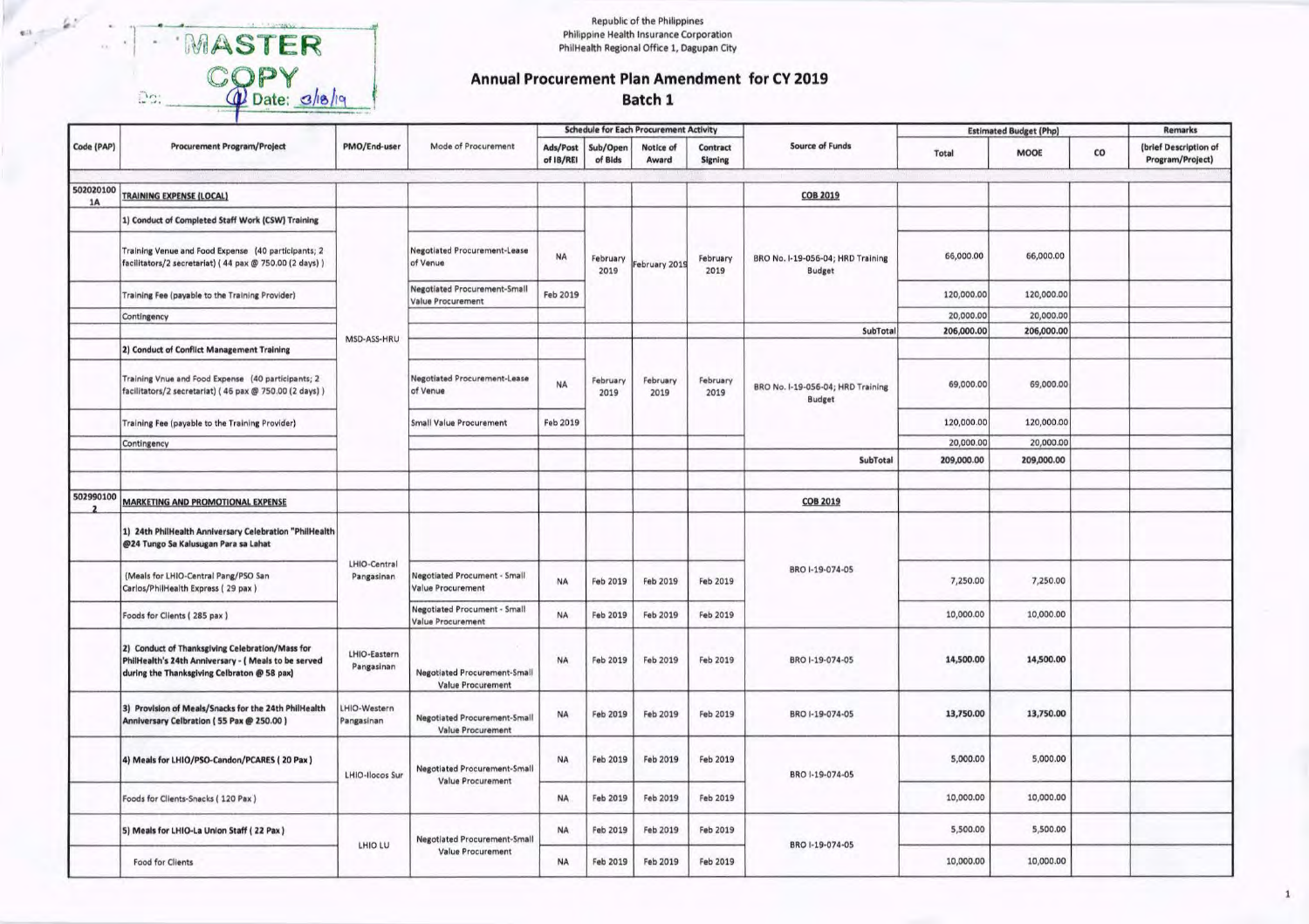WASTER<br>COPY<br>DOI: S/10/A  $\Box$ 

#### Republic of the Philippines Philippine Health Insurance Corporation<br>PhilHealth Regional Office 1, Dagupan City

#### Annual Procurement Plan Amendment for CY 2019 Batch 1

|            |                                                                                                                              |               |                                                                 |                                                          |                     | <b>Schedule for Each Procurement Activity</b> |                            |                   |            | <b>Estimated Budget (Php)</b> |           | <b>Remarks</b>                            |
|------------|------------------------------------------------------------------------------------------------------------------------------|---------------|-----------------------------------------------------------------|----------------------------------------------------------|---------------------|-----------------------------------------------|----------------------------|-------------------|------------|-------------------------------|-----------|-------------------------------------------|
| Code (PAP) | <b>Procurement Program/Project</b>                                                                                           | PMO/End-user  | Mode of Procurement                                             | Ads/Post<br>of IB/REI                                    | Sub/Open<br>of Bids | Notice of<br>Award                            | Contract<br><b>Signing</b> | Source of Funds   | Total      | MOOE                          | co        | (brief Description of<br>Program/Project) |
|            | 6) 24th PhilHealth Anniversary Celebration "PhilHealth<br>@24 Tungo Sa Kalusugan Para sa Lahat                               | LHIO-ILOCOS   |                                                                 |                                                          |                     |                                               |                            |                   |            |                               |           |                                           |
|            | Meals/Snacks for LHIO/PhilHealth Express/PCARES (19<br>$pax$                                                                 | <b>NORTE</b>  | <b>Negotiated Procurement-Small</b>                             | <b>NA</b>                                                | Feb 2019            | Feb 2019                                      | Feb 2019                   | BRO I-19-074-05   | 4,750.00   | 4,750.00                      |           |                                           |
|            | Foods for Clients (Snacks) (100 pax)                                                                                         |               | Value Procurement                                               | <b>NA</b>                                                | Feb 2019            | Feb 2019                                      | Feb 2019                   |                   | 10,000.00  | 10,000.00                     |           |                                           |
|            | 7) 24th PhilHealth Anniversary Celebration "PhilHealth<br>@24 Tungo Sa Kalusugan Para sa Lahat -<br><b>THANKSGIVING MASS</b> |               |                                                                 |                                                          |                     |                                               |                            |                   |            |                               |           |                                           |
|            | Meals - PRO 148 pax                                                                                                          |               |                                                                 | <b>NA</b>                                                | Feb 2019            | Feb 2019                                      | Feb 2019                   |                   | 37,000.00  | 37,000.00                     |           |                                           |
|            | Meals - ILOCOS NORTE 19 pax                                                                                                  |               |                                                                 | <b>NA</b>                                                | Feb 2019            | Feb 2019                                      | Feb 2019                   |                   | 4,750.00   | 4,750.00                      |           |                                           |
|            | Meals - ILOCOS SUR(Including CANDON) 20 pax                                                                                  |               |                                                                 | <b>NA</b>                                                | Feb 2019            | Feb 2019                                      | Feb 2019                   |                   | 5,000.00   | 5,000.00                      |           |                                           |
|            | Meals-CENTRAL PANG.(including SAN CARLOS) 29 pax                                                                             | PRO 1         | <b>Negotiated Procurement-Small</b>                             | <b>NA</b>                                                | Feb 2019            | Feb 2019                                      | Feb 2019                   | BRO I-19-074-05   | 7,250.00   | 7,250.00                      |           |                                           |
|            | Meals - EASTERN PANG. 18 pax                                                                                                 |               | Value Procurement                                               | <b>NA</b>                                                | Feb 2019            | Feb 2019                                      | Feb 2019                   |                   | 4,500.00   | 4,500.00                      |           |                                           |
|            | Meals-WESTERN PANG.(including Mangatarem) 15<br>pax                                                                          |               |                                                                 | <b>NA</b>                                                | Feb 2019            | Feb 2019                                      | Feb 2019                   |                   | 3,750.00   | 3,750.00                      |           |                                           |
|            | Meals - LA UNION 22 pax                                                                                                      |               |                                                                 | <b>NA</b>                                                | Feb 2019            | Feb 2019                                      | Feb 2019                   |                   | 5,500.00   | 5,500.00                      |           |                                           |
|            | Contingency Fund 7 pax                                                                                                       |               |                                                                 | <b>NA</b>                                                | Feb 2019            | Feb 2019                                      | Feb 2019                   |                   | 1,750.00   | 1,750.00                      |           |                                           |
|            |                                                                                                                              |               |                                                                 |                                                          |                     |                                               |                            | SubTotal          | 69,500.00  | 69,500.00                     |           |                                           |
|            | 8) Conduct of Corporate Social Responsibility Activity<br>for PhilHealth 24th Anniversary                                    |               |                                                                 |                                                          |                     |                                               |                            |                   |            |                               |           |                                           |
|            | a) Procurement of Office Equipment                                                                                           |               |                                                                 |                                                          |                     |                                               |                            |                   |            |                               |           |                                           |
|            | Rice Cooker - 3pcs@3,600 per unit                                                                                            |               |                                                                 |                                                          | March<br>2019       | <b>March 2019</b>                             | <b>March 2019</b>          |                   | 10,800.00  | 10,800.00                     |           |                                           |
|            | Stand Fan - 18pcs.@1,300 per unit                                                                                            |               |                                                                 | <b>Negotiated Procurement-Small</b><br>Value Procurement | March<br>2019       | March<br>2019                                 | <b>March 2019</b>          | <b>March 2019</b> |            | 23,400.00                     | 23,400.00 |                                           |
|            | Wall Fan - 8 pcs.@1,250 per unit                                                                                             | PRO 1         |                                                                 |                                                          | March<br>2019       | <b>March 2019</b>                             | <b>March 2019</b>          | BRO I-19-074-05   | 10,000.00  | 10,000.00                     |           |                                           |
|            | Television (1 unit)                                                                                                          |               |                                                                 |                                                          | March<br>2019       | <b>March 2019</b>                             | <b>March 2019</b>          |                   | 12,800.00  | 12,800.00                     |           |                                           |
|            |                                                                                                                              |               |                                                                 |                                                          |                     |                                               |                            |                   | 57,000.00  | 57,000.00                     |           |                                           |
|            | b) Procurement of Personal Care Supplies and basic<br>necessities                                                            |               |                                                                 |                                                          |                     |                                               |                            |                   |            |                               |           |                                           |
|            | 30 Diapers, 100 bath soaps, 50 shampoo, 50 lotion, 50<br>baby powder, 50 milk                                                |               | <b>Negotiated Procurement-Small</b><br>Value Procurement        | <b>NA</b>                                                | March<br>2019       | <b>March 2019</b>                             | March 2019                 |                   | 18,000.00  | 18,000.00                     |           |                                           |
|            |                                                                                                                              |               |                                                                 |                                                          |                     |                                               |                            | SubTotal          | 75,000.00  | 75,000.00                     |           |                                           |
|            | Snacks for NHTS 4Ps Members (3,644 pax@40.00/pax)<br>for the Conduct of ALAGA KA                                             | LHIO-LA UNION | <b>Negotiated Procurement-Small</b><br><b>Value Procurement</b> | March<br>2019                                            | March<br>2019       | <b>March-April</b><br>2019                    | April 2019                 | <b>COB 2019</b>   | 145,760.00 | 145,760.00                    |           |                                           |
|            |                                                                                                                              |               |                                                                 |                                                          |                     |                                               |                            |                   |            |                               |           |                                           |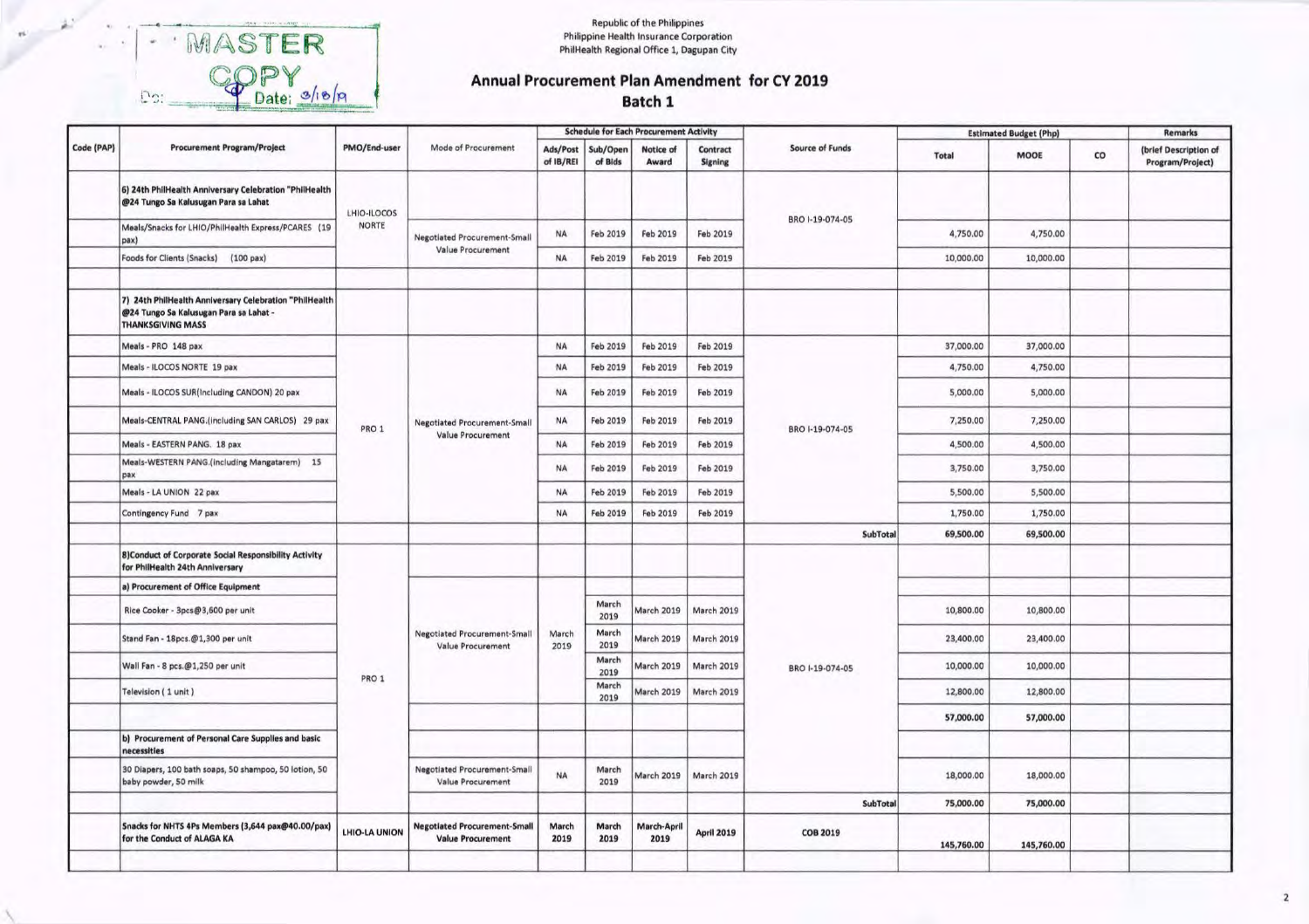**Republic of the Philippines** Philippine Health Insurance Corporation<br>PhilHealth Regional Office 1, Dagupan City

k,

 $\sim$   $+$ 

#### Annual Procurement Plan Amendment for CY 2019 Batch 1

|                |                                                                                                     |                            |                                                                     |                       |                     | <b>Schedule for Each Procurement Activity</b> |                            |                                                                                    | <b>Estimated Budget (Php)</b> |            | <b>Remarks</b> |                                           |
|----------------|-----------------------------------------------------------------------------------------------------|----------------------------|---------------------------------------------------------------------|-----------------------|---------------------|-----------------------------------------------|----------------------------|------------------------------------------------------------------------------------|-------------------------------|------------|----------------|-------------------------------------------|
| Code (PAP)     | <b>Procurement Program/Project</b>                                                                  | PMO/End-user               | Mode of Procurement                                                 | Ads/Post<br>of IB/REI | Sub/Open<br>of Bids | Notice of<br>Award                            | Contract<br><b>Signing</b> | <b>Source of Funds</b>                                                             | Total                         | MOOE       | co             | (brief Description of<br>Program/Project) |
|                | Meals/Snacks for the ALAGA KA Activity for the 18<br>LGUs of 1st and 2nd District of Pangasinan     | LHIO-Western<br>Pangasinan | <b>Negotiated Procurement-Small</b><br><b>Value Procurement</b>     | March<br>2019         | March<br>2019       | March to<br>December<br>2019                  | March-Dec<br>2019          | <b>COB 2019</b>                                                                    | 213,840.00                    | 213,840.00 |                |                                           |
|                | 4 grills- sponsorship for Bangus Festival                                                           | PRO 1                      | <b>Agency to Agency</b>                                             | <b>NA</b>             | <b>NA</b>           | <b>NA</b>                                     | April                      | <b>COB 2019</b>                                                                    | 14,000.00                     | 14,000.00  |                |                                           |
| 502999900<br>5 | <b>CORPORATE FORUM</b>                                                                              |                            |                                                                     |                       |                     |                                               |                            | <b>COB 2019</b>                                                                    |                               |            |                |                                           |
|                | Conduct of PhilHealth Regional Office 1 Activities for<br><b>Employees'Day</b>                      |                            |                                                                     |                       |                     |                                               |                            |                                                                                    |                               |            |                |                                           |
|                | Meals (Foods - 282 pax and Venue)                                                                   |                            | <b>Negotiated Procurement-Lease</b><br>of Venue                     | <b>NA</b>             | February<br>2019    | <b>March 2019</b>                             | <b>March 2019</b>          |                                                                                    | 155,100.00                    | 155,100.00 |                |                                           |
|                | Live Band                                                                                           |                            | <b>Negotiated Procurement-Small</b><br>Value Procurement            | <b>NA</b>             | February<br>2019    | <b>March 2019</b>                             | <b>March 2019</b>          |                                                                                    | 20,000.00                     | 20,000.00  |                |                                           |
|                | Materials (Sash, Flowers, Trophies, Token, etc.)                                                    | PRO 1                      | <b>Negotiated Procurement-Small</b><br>Value Procurement            | <b>NA</b>             | February<br>2019    | <b>March 2019</b>                             | March 2019                 | BRO I-19-074-05                                                                    | 6,700.00                      | 6,700.00   |                |                                           |
|                | <b>Cash Prizes</b>                                                                                  |                            |                                                                     |                       |                     |                                               |                            |                                                                                    | 31,000.00                     | 31,000.00  |                |                                           |
|                | Procurement of Anniversary T-Shirt (271 pcs.)                                                       |                            | <b>Negotiated Procurement-Small</b><br>Value Procurement            | February<br>2019      | March<br>2019       |                                               | March 2019   March 2019    |                                                                                    | 54,200.00                     | 54,200.00  |                |                                           |
|                | Contingency                                                                                         |                            |                                                                     |                       |                     |                                               |                            |                                                                                    | 3,000.00                      | 3,000.00   |                |                                           |
|                |                                                                                                     |                            |                                                                     |                       |                     |                                               |                            | SubTotal                                                                           | 270,000.00                    | 270,000.00 |                |                                           |
|                | <b>Conduct of Disaster Risk Reduction &amp; Management</b><br><b>Course for Public Sector</b>       |                            |                                                                     |                       |                     |                                               |                            |                                                                                    |                               |            |                |                                           |
|                | Meals- 154 pax for PRO 1, 20 IN LHIO, 22 IS LHIO, 24 LU<br>LHIO, 31 CP LHIO, 20 EP LHIO, 17 WP LHIO |                            | <b>Negotiated Procurement-Lease</b><br>of Privately - Owned Venue / | <b>NA</b>             |                     | April 2019 April 2019                         | <b>April 2019</b>          | Corporate Forum - MSD - MSD<br>Performance Scorecards                              | 187,200.00                    | 187,200.00 |                |                                           |
|                | Supplies, Materials, Frame for Certificate of Training,<br>Appreciattion                            |                            | <b>Small Value Procurement</b>                                      | <b>NA</b>             |                     | April 2019 April 2019                         | April 2019                 | Orientation on Emergency & Disaster<br>Preparedness for the PRO 1 RDCC and<br>PERT | 3,000.00                      | 3,000.00   |                |                                           |
|                | Honorarium for the Trainer PRO                                                                      | PRO 1                      |                                                                     | <b>NA</b>             |                     | April 2019 April 2019                         | April 2019                 | Forum on Emergency and Disaster<br>Preparedness for PRO 1 Employees                | 77,000.00                     | 77,000.00  |                |                                           |
|                | Honorarium for the Trainer/Facilitator-LHIO (3,000 x 6)                                             |                            |                                                                     | <b>NA</b>             |                     | April 2019 April 2019                         | April 2019                 | Corporate Forum - FMS - Conduct of<br>Performance Review / Assessment              | 18,000.00                     | 18,000.00  |                |                                           |
|                | Room Accommodation for 2 nights & 3 days                                                            |                            | <b>Small Value Procurement</b>                                      | <b>NA</b>             |                     | April 2019 April 2019                         | April 2019                 | Conduct of Training on the Processing<br>of Financial Transactions                 | 14,000.00                     | 14,000.00  |                |                                           |
|                | Contingency (5%)                                                                                    |                            |                                                                     |                       |                     |                                               |                            | Corporate Forum - ASS - Document<br>Custodian Designates'Forum                     | 14,960.00                     | 14,960.00  |                |                                           |
|                |                                                                                                     |                            |                                                                     |                       |                     |                                               |                            | Training - HRU - Basic Life Support<br>Program                                     |                               |            |                |                                           |